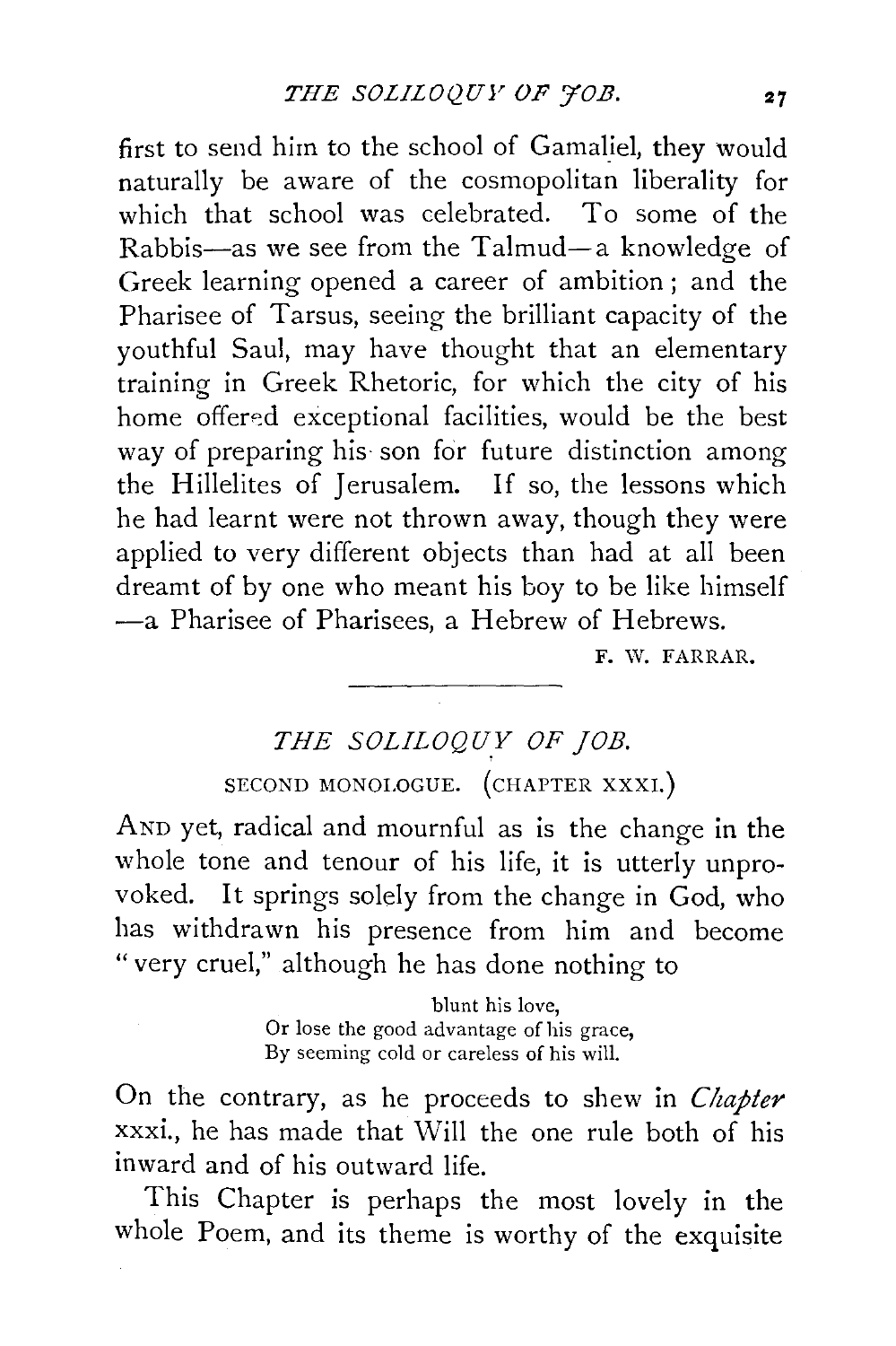and flowing strain in which it is couched. Certain theologians bid us mark, indeed, that it is a purely natural. not a Christian, morality which Job claims to have attained, a morality therefore which could not render him acceptable to God; and certain critics have been shocked at the immodesty with which his claim is advanced, and all the virtues of his life laid bare to view. But if the morality of this Chapter be not that of the Sermon on the Mount, it would be hard to say where that morality is to be found. As he

#### Unlocks the treasures of his happy state,

Job represents himself as having been chaste, just, benevolent, pious : too magnanimous even to rejoice in the misfortunes of an enemy, much less to wish him evil; so hospitable, that his house stood open to all comers, and there was not a man in the tribe who had not been "sated with his viands;" so sincere, that he had no secret sin to hide, nor had ever failed to confess any sins of nature, defects of will, taints of blood, by which he had been inadvertently betrayed. He has been chaste in look and desire as well as in action ; he has been just to his own hurt, not even wronging his neighbour by so much as a wish; he has not only refrained from wrongful gains, but even when enriched by lawful gains he has not put his trust in uncertain riches ; he has not only shunned all forms of open idolatry, but he has not even suffered his heart to be secretly beguiled into any momentary compliance with the current superstitions of his age. And all this inward and spiritual morality-this morality of thought, desire, and emotion, as well as of outward and overt act—has been inspired by a spiritual motive, by a per-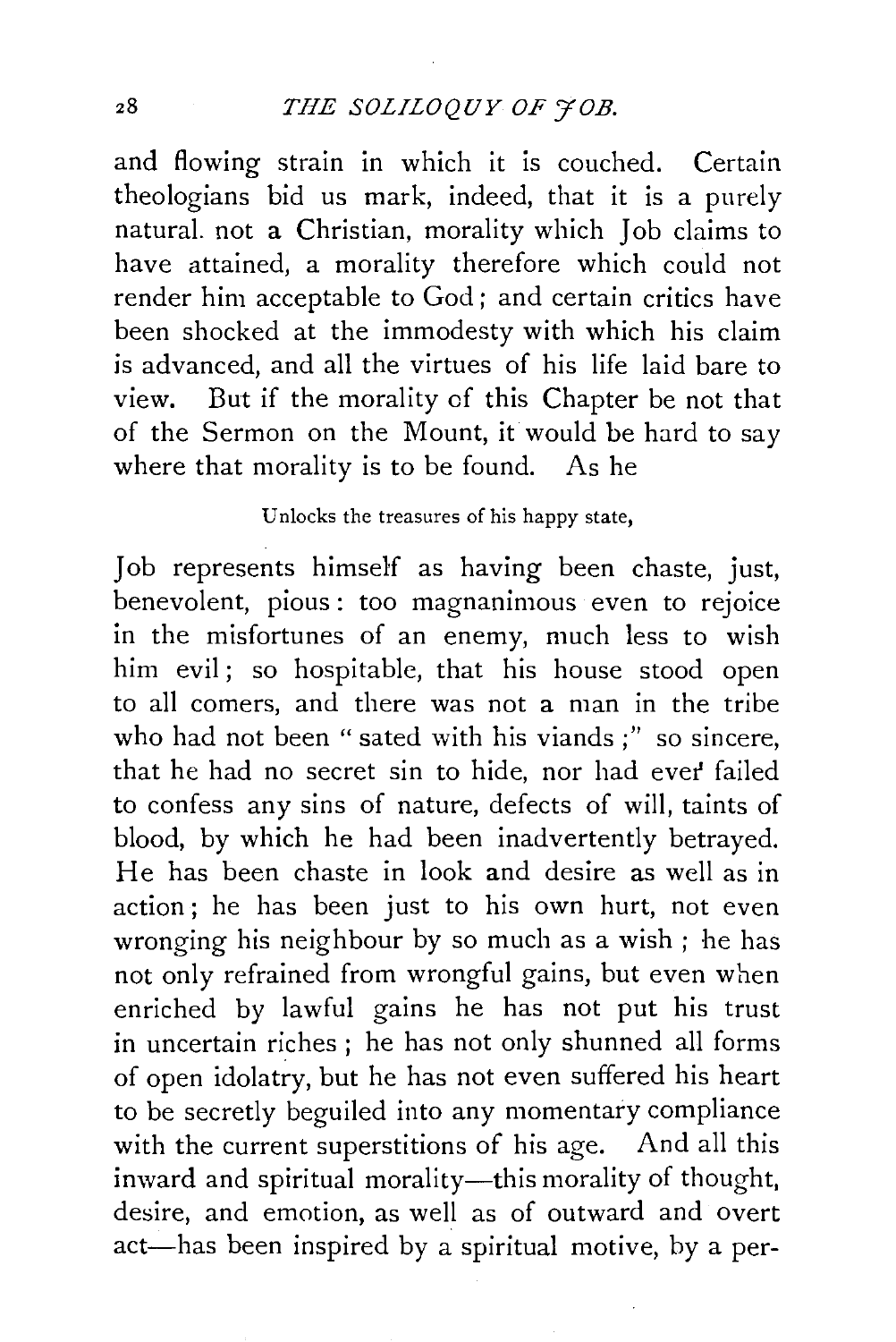petual reference, and deference, to the will of Him who reads the thoughts and intents of the heart (See *Verses*  4, 6, 14, 15, 23, 28). The theologians who dub this a purely natural morality must surely have a far higher conception of " poor human nature " than they are wont to profess, and should at least point out in what respect it falls short of the morality taught by Christ ; while, if they infer that it could not possibly render Job acceptable to God, it would seem that, like St. Peter, they need a special revelation from Heaven to convince them that "in every nation he that feareth God and worketh righteousness is accepted with him."

As for the immodesty which, certain critics discover in these autobiographical reminiscences, it would be enough, perhaps, to remind them that Job is on his defence; that he had been openly accused of sins of injustice, inhospitality, impiety, greed; and that therefore he was bound to repel them by an appeal to the whole tenour and spirit of his life. But we may go further, and contend that to recognize " facts as they are," even though they be the facts of our own life, is not to o'erstep the modesty of nature. Nothing is more immodest than the sham modesty which hides self- esteem under a cloak of self- depreciation, and seeks to provoke our good word by speaking evil of itself. Even the Almighty, who is also the All-good, when He reviewed his works, saw, and said, that they were "very good." And even if Job had regarded his good works as his own, it would be hard to have blamed him for confessing that they were good. But so far from regarding them as his own, he constantly ascribes all that was good in them to his fear of God, who "beheld all his ways, and counted up all his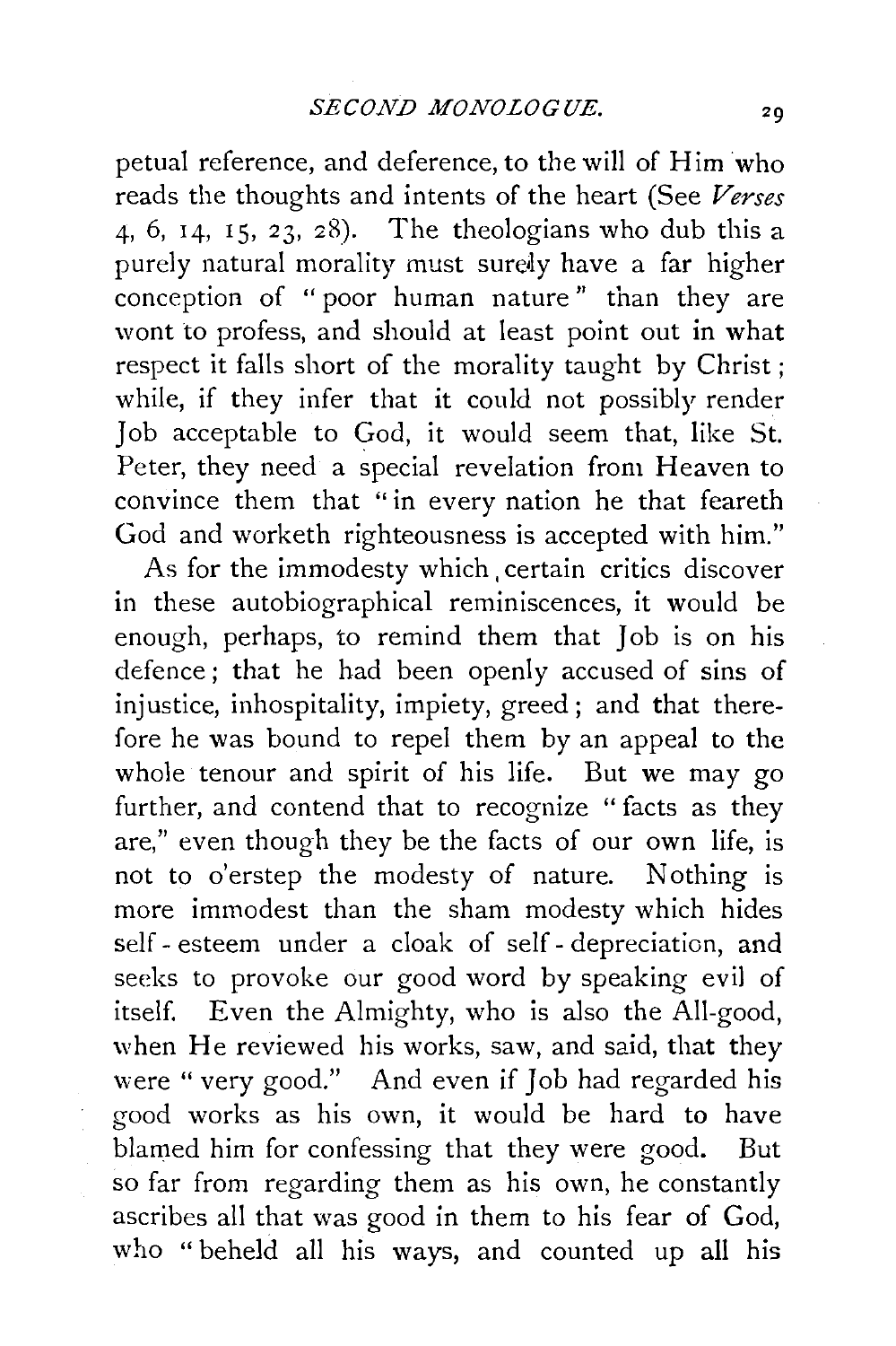steps." The true and singular modesty of the man comes out in the fact that he can do that which would or might be immodest in us without thereby ceasing to be modest.

From a literary point of view the Chapter is so rich in felicitous strokes of art, and in charm of expression, that "none but itself can be its parallel." In many previous Chapters we have met with exquisite pictures elaborated with thoughtful care, but here we have a whole .gallery of such pictures, which yet are bound together in unity by their common theme. The various aspects assumed by a just man's life under happy and sumptuous conditions are set forth with rare pictorial art, yet so as to reveal in each case the motives by which his several virtues are animated and inspired. It is the very wealth of beauty-and of that kind of beauty which must be *felt,* since it can hardly be analyzed and demonstrated-which makes it the despair of sympathetic Commentators. Shakespeare affirms-

Lean penury within that pen doth dwell That to its subject lends not some small glory;

but even his pen, which touched nothing that it did not adorn, might have faltered had he set it to reproduce and enhance the "glory" of these closing Verses in the Elegy of Job. Of course, nothing will be attempted here but a few brief notes, to indicate the sequence of thought, or to bring out a meaning which might escape the casual reader's cursory eye.

The first Section *(Verses* 1-8), though not destitute of pictorial power, is less marked by it than the subsequent sections of the Chapter : it is more various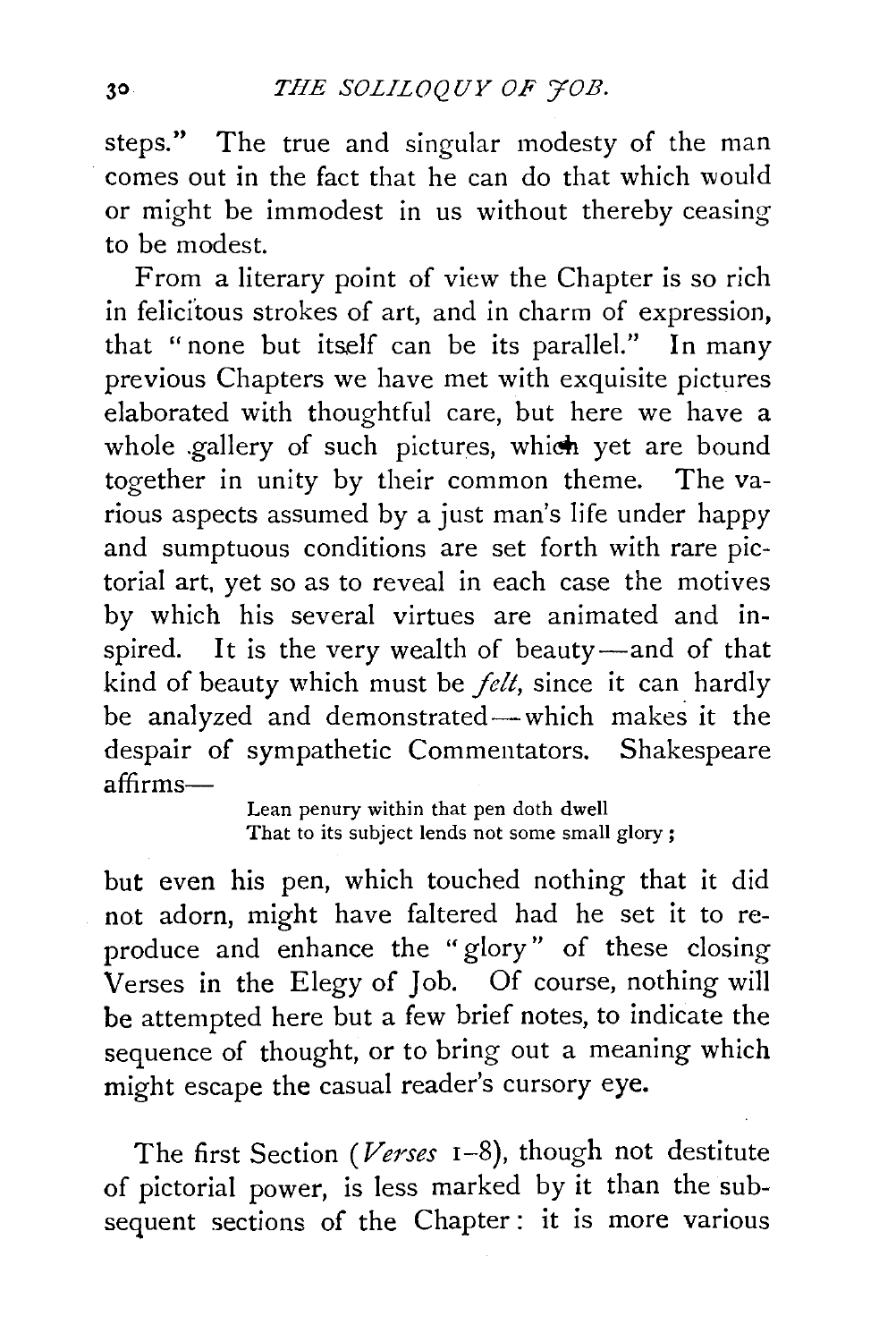in theme, more general in tone, and may fairly be regarded as mainly introductory-as the porch through which we are to enter the picture-gallery. Chastity and justice are perhaps the rarest virtues with all men : in all ages they have been conspicuously rare in the East, rarest of all in the rulers and magnates of the East. On these two virtues, therefore, as those in which men of his blood and station were most commonly deficient, Job places the burden of emphasis, claiming, in general terms, to have exercised them, even in these introductory Verses, expanding and illustrating the claim in Verses  $9-23$ .

He had prescribed a law or entered into a covenant with his very eyes, forbidding them to soil virginal innocence with so much as an impure look *(Verse* 1). At the very outset, therefore, he strikes the key-note of his highest and most spiritual morality-that which rules thought and desire. He had anticipated the penetrating dictate of our Lord : " Whosoever *looketh*  on a woman to lust after her, hath committed adultery with her already in his heart." And *(Verse* 2) this spiritual and high-toned morality was informed by the true motive. It was no fear of man, no dread of consequences, no respect for public order and well-being, no pure and stately self-respect even, which made and kept him pure ; but simply reverence for the will and judgment of God, simply that "fear of the Lord" which he believed to be the highest Wisdom of man. *"The eyes,"* says a Talmudic proverb, *"are the procuresses of sin:"* and Job believed *(Verse* 3) that had he but given license to his eyes he would have become "wicked," would have "done evil," and would therefore have been overtaken of misfortune and calamity.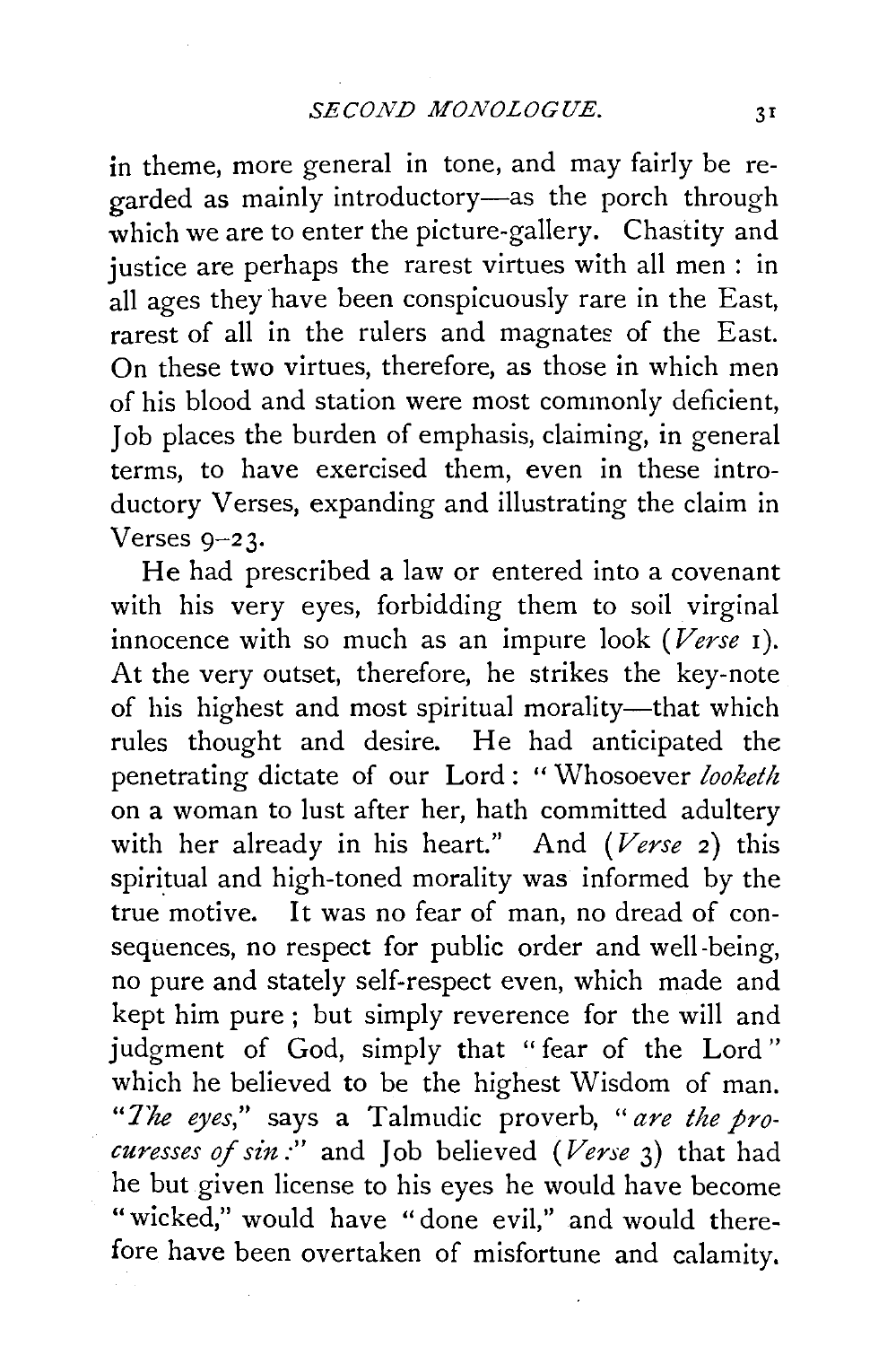For *(Verse* 4) the Divine Omniscience is not to be evaded any more than the Divine Power is to be re· sisted. He who beholds all our ways, however hidden and secret, has constituted Himself the Avenger of outraged innocence, the Judge and Chastiser of all who offend against his pure and holy law.

And his life has been as sincerely just as it was chaste. There has been no hypocrisy in it *(Verse* 5), no jar between principle and practice, but a plain yet studied sincerity, a clear and unimpeachable integrity. If *(Verse* 6) God will but weigh him in an even, or equal, balance, He will find-as indeed He *had* both found and declared-that Job is, if not a perfect man, at least "an upright." To God's judgment, therefore, he once more appeals, sure that He will know his in· tegrity, though he does not so much as dream that God had boasted of his integrity in heaven long before he himself had begun to defend it on earth. If *(Verses*  7, 8) he has suffered his feet to be drawn from the straight path of obedience ; if he has looked at his neighbour's *lands* to lust after them, and any stain of legal chicanery or violent extortion has stuck to his palm, he is content to take the due reward of his deeds, content that strangers should dispossess him of his lands, eating what he had sown, or destroying the harvest for which he had toiled.

In *Verses* 9-12 he expands the thought of Verse 1. and makes a picture of it. "A hot temper leaps o'er a cold decree." And he conceives of himself for a moment- though only to repel the conception with abhorrence—as having had his heart "ensnared," be*fooled,* by a woman, a neighbour's wife, despite the covenant he had made with his eyes ; and as playing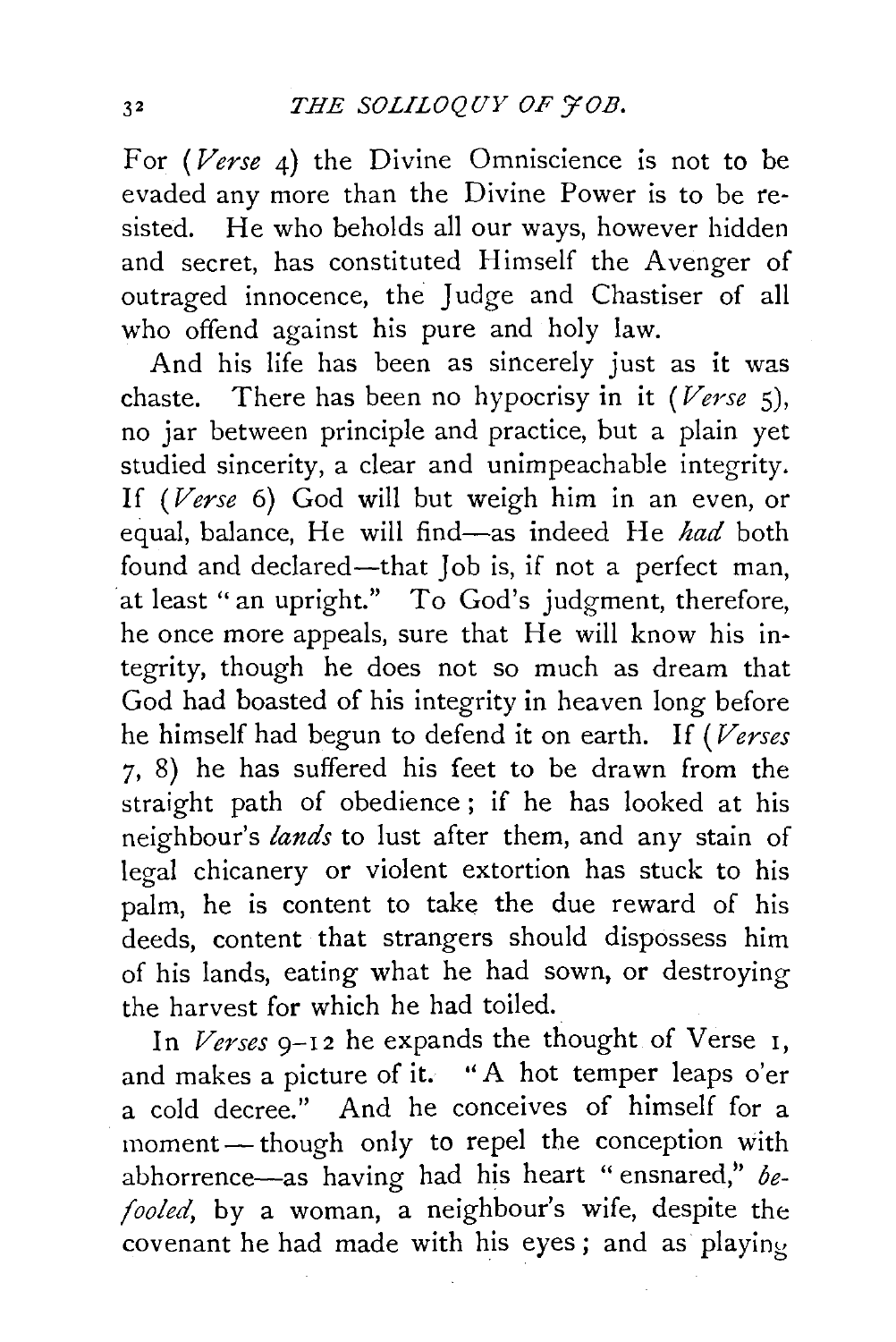the part of an Eastern gallant-lying in wait at his neighbour's door for some signal or opportunity of secret access. An Arab poet, Muhadi ibn-Muhammel, has a curious parallel to Verse 9, which shews that the manners and wiles of that primitive age have survived to more modern days. " *The neighbour's dog never barked on my account," i.e.*, because I was lurking about on an illicit design ; *"and it never howled," i.e.,* because it was beaten for betraying, or lest it should betray, my presence: *This* sin Job disavows with vehemence. Lightly as men have commonly regarded it, to him it was an infamy that would be but justly avenged were he who is guilty of it himself to receive the very measure he had meted out to others. It was a public crime; it was a pernicious "fire," consuming him who kindled it, and burning down to the level from which it rose.

In *Verses* 13-23 the other sentiment of the Introduction is expanded, defined, illustrated; and Job depicts himself both in his private (Verses 13-15) and in his public *(Verses*  $16-23$ ) relations as governed by an exact and generous justice.

No servant of his, however absolutely at his mercy or command, had been willingly wronged by him, nor had any supposed wrong of groom or maid been contemptuously daffed aside. Even when they "strove" with him, and he, a judge, had been summoned by them before a bar of justice, he had treated them with respect. Even, so at least the Jewish commentators seem to have taught, when they strove *with his wife,*  he openly espoused their cause if their cause were just; for we read in the Talmud: "The wife of Rabbi Jose began a dispute with her maid. Her VOL. X.  $\qquad \qquad \textbf{3}$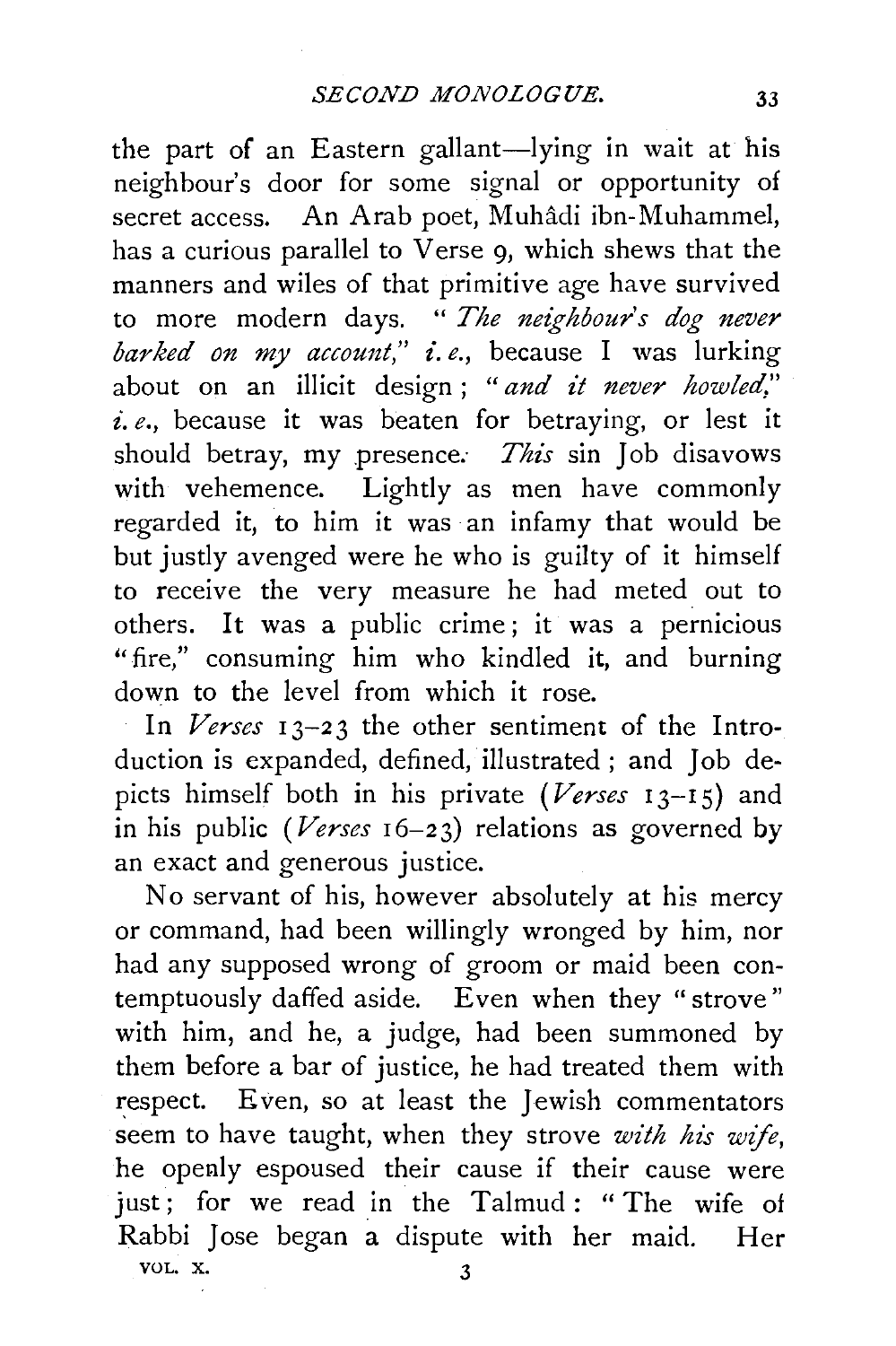the part of an Eastern gallant-lying in wait at his neighbour's door for some signal or opportunity of secret access. An Arab poet, Muhadi ibn-Muhammel, has a curious parallel to Verse  $\varphi$ , which shews that the manners and wiles of that primitive age have survived to more modern days. " *The neighbours dog never barked on my account," i.e.*, because I was lurking about on an illicit design; "and it never howled," *i. e.,* because it was beaten for betraying, or lest it should betray, my presence. *This* sin Job disavows with vehemence. Lightly as men have commonly regarded it, to him it was an infamy that would be but justly avenged were he who is guilty of it himself to receive the very measure he had meted out to others. It was a public crime; it was a pernicious "fire," consuming him who kindled it, and burning down to the level from which it rose.

In *Verses* 13-23 the other sentiment of the Introduction is expanded, defined, illustrated ; and Job depicts himself both in his private (Verses 13-15) and in his public *(Verses*  $16-23$ ) relations as governed by an exact and generous justice.

No servant of his, however absolutely at his mercy or command, had been willingly wronged by him, nor had any supposed wrong of groom or maid been contemptuously daffed aside. Even when they "strove'' with him, and he, a judge, had been summoned by them before a bar of justice, he had treated them with respect. Even, so at least the Jewish commentators seem to have taught, when they strove *with his wife,*  he openly espoused their cause if their cause were just; for we read in the Talmud: "The wife of Rabbi Jose began a dispute with her maid. Her VOL. X. 3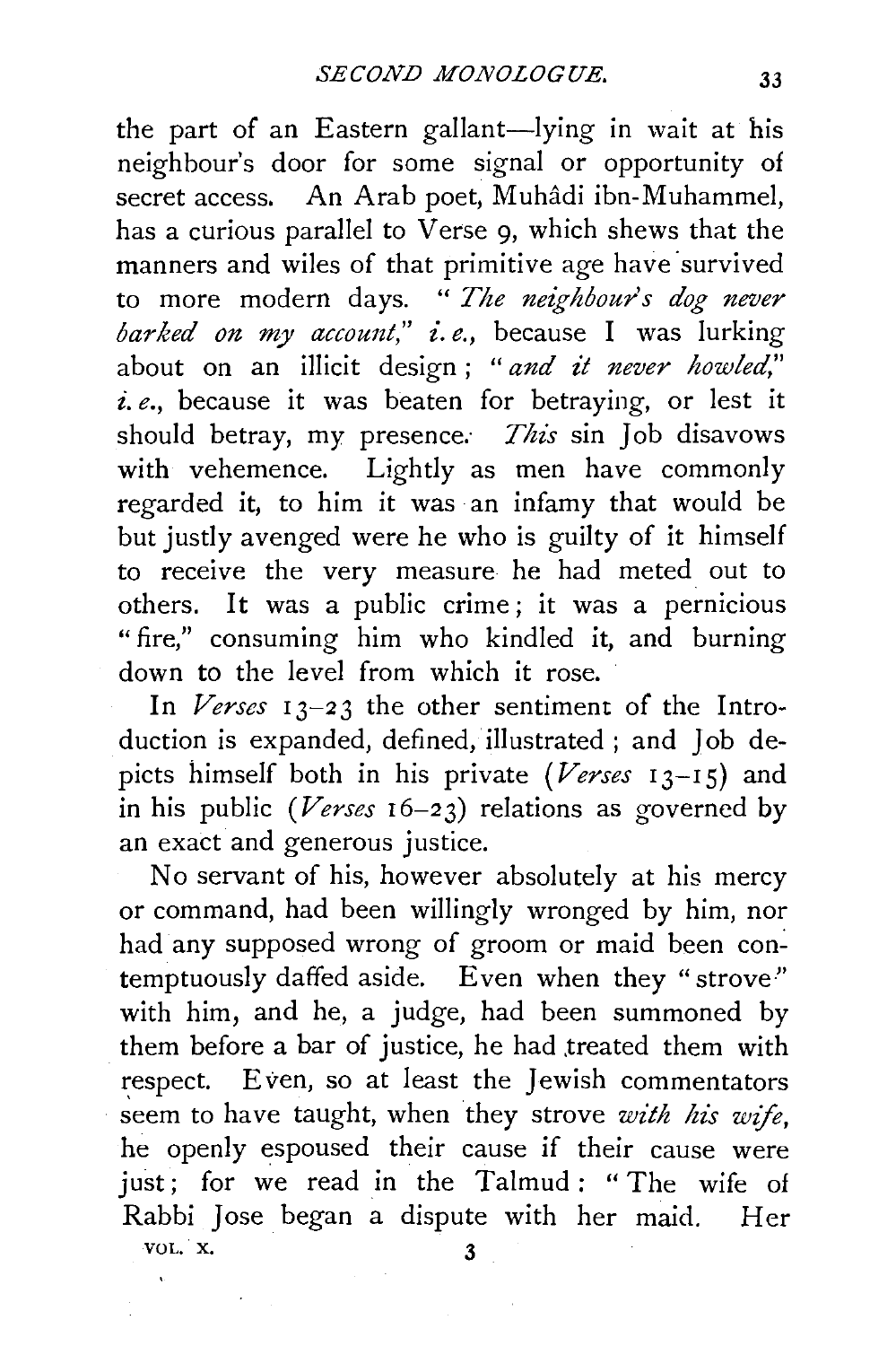husband came up and asked her the cause; and when he saw that his wife was in the wrong, he told her so in the presence of the maid. ' Thou sayest I am wrong in my maid's presence!' cried the angry lady. *'I do but as*  $7$ *ob did*,' replied the Rabbi." Neither by affection nor by self-interest, and still less by any despotic humour of the blood, would Job suffer himself to be diverted from the plain and beaten road of justice between man and man. And his motive was still the true motive-the fear of the Lord *(Verse* 14). His servants, his slaves even, were of one blood with him. Made by the same Divine hand, cast in the same mould, possessed of the same miraculous organs, senses, passions, with himself, they had the same claim and right to be weighed in an even balance-a right which he had never refused to admit.

In *Verses* 16-23 he passes from his private to his public relations, from client to magistrate, and affirms that, as a judge and ruler of men, he had observed the most exact and impartial justice, and that he had not forgotten that

> earthly power doth then shew likest God's When mercy seasons justice.

So far from having abused the authority of his rank and station in order to take advantage of any man, however destitute or helpless he might be, it was precisely those who were most easily, and therefore most commonly, wronged to whom he had shewn the most studied and friendly consideration. This general assertion of his justice and benevolence he clothes in words so picturesque and suggestive that they call up before our minds a whole series of contrasted scenes. We see Job as he appeared in the angry and distorted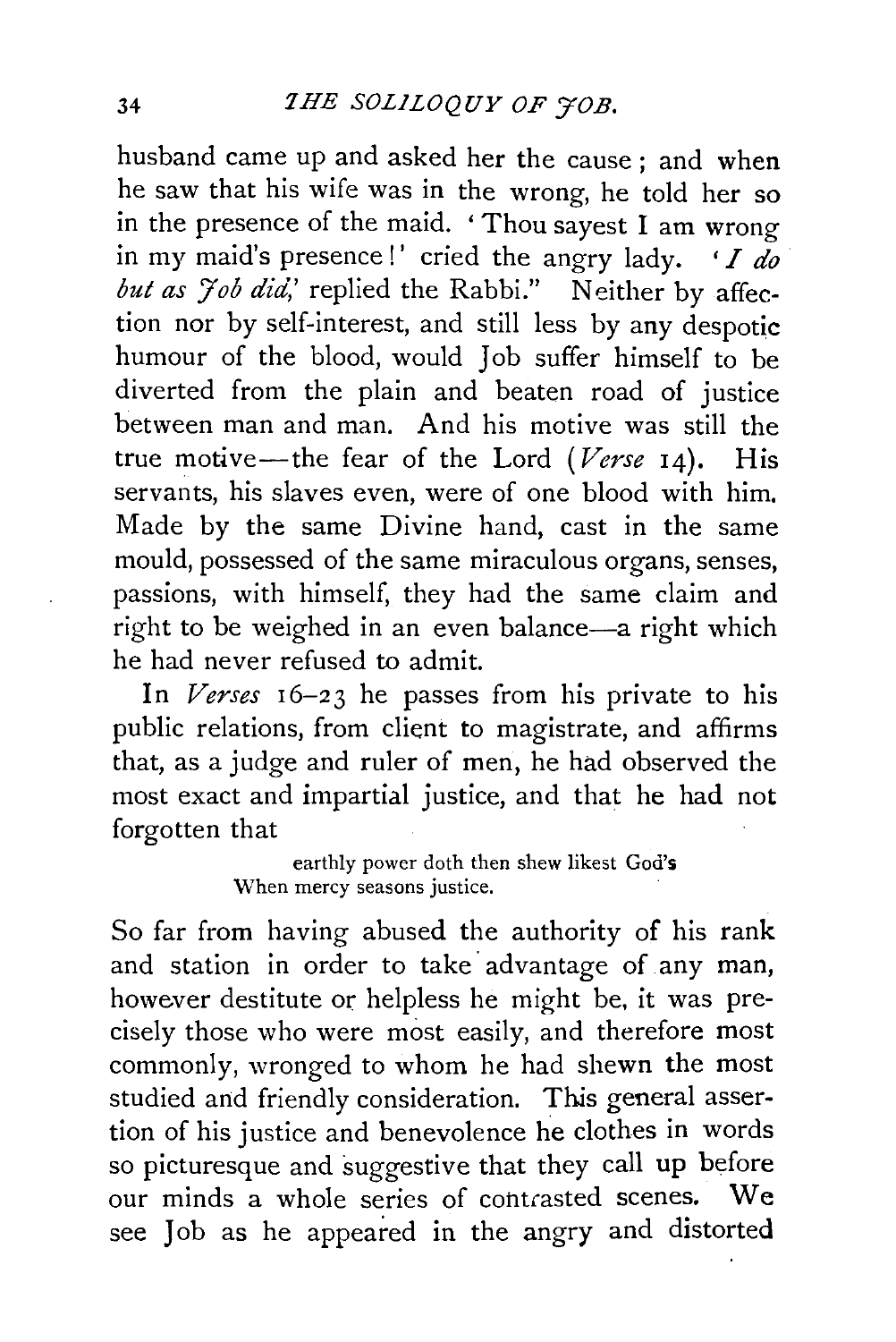imagination of the Friends-holding back the poor man from his lawful and proper desire; suffering the widow's eye to languish for lack of comfort and help; eating his daily morsel in miserly and grudging seclusion, lest the hungry should cast on it so much as a longing look; standing by with an eye of indifference while the naked famished with cold; shaking a threatening fist at the orphan who came to plead his suit before the judges, the moment he (Job) knew the judges to be his friends : and, again, we see the man as he was and lived—training the orphan like a father; leading the widow along her perplexed and solitary path as if he were her child ; flinging the fleeces of his flock round the loins of the naked, his own heart warming at the warmth of their gratitude, and singing with their song *(Verses* 16-21. Comp. Chap. xxix.  $I_3$ - $I_6$ ). " If this," he concludes, "has not been the manner of my life from my youth up, if I *have* abused my pride and power of place, then let an exact retribution be meted out to my guilt. May my arm"-the symbol and instrument of his power- $-$ 

#### "Struck by the impartial hand of injured Heaven,

fall from its socket and be broken at the joint" (Verse 22). He takes no credit for this imprecation; it involved him in no danger; the sin of injustice to the poor and helpless, common as it was, had been rendered impossible to him by "the fear of the Lord" *(Verse* 23).

**In** *Verses* 24, 25, while he hints at still another motive for his unstained integrity, he also advances another and a still higher claim on our respect. Men are commonly prompted to extortion and injustice by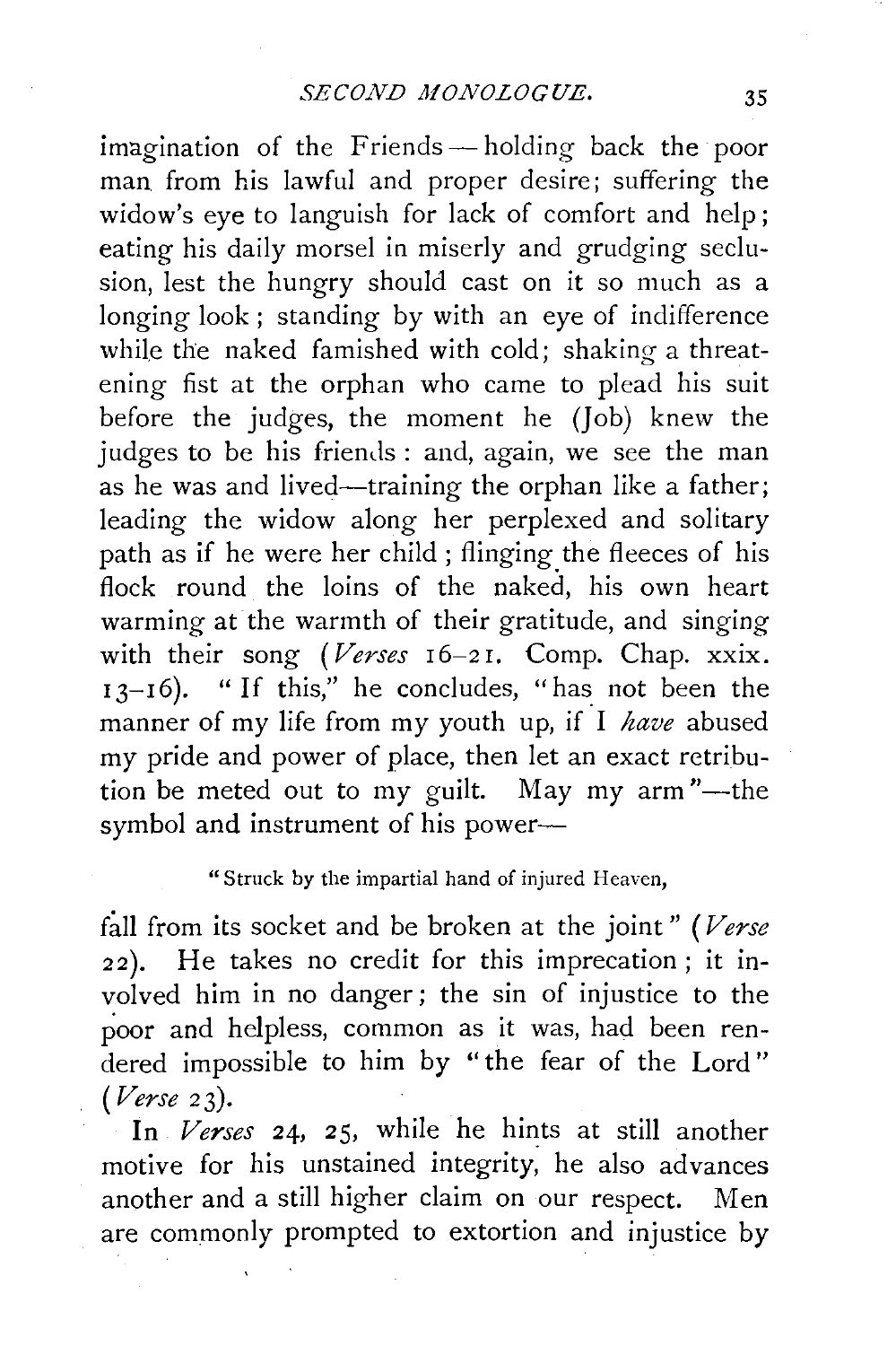greed. From that base prompting he has been saved by his indifference to wealth. Able to delight himself at all times in the Almighty, finding "the chief good and market of his time" in the service and favour of God, he has placed, he could place, no trust in un- · certain riches. That " his hand had gotten much " quickened no emotion of pride or exultation in him ; for to get much is not much to the man who has got God, and in Him treasures which no money can buy (Chap.  $xxviii. 15-19$ ).

Gold cannot be his God, nor can he have any God but the Lord. Even from the slightest and most momentary compliance with the prevailing superstition of his age and race he had kept himself free *(Verses* .  $26-28$ ). Sabæism, or the worship of the celestial bodies, was the cult of the ancient Arab tribes. To throw a kiss with the hand toward the rising sun, or toward the moon, as she walked the Clouds like a thing of life, was a recognized form of adoration, and seems to have been observed in secret long after the public worship of sun, moon, and stars had been forbidden and abandoned. To Job, such an adoration of the rulers of day and night, much as he admired their splendour and beauty-and that he was profoundly moved by them is evident from the terms in which he describes them *(Verse 26)*-was both a legal offence, *"a crime for the judg·es,"* and a religious offence, *"a denial of God above."* Both the phrases just quoted from *Verse* 28 are striking and suggestive. The phrase "a crime for the judges" seems to indicate that the powerful clan of which Job was a sheikh had but recently embraced the *din Ibrahim,* as the Arabs still call it; that, like Abraham, they had resolved no longer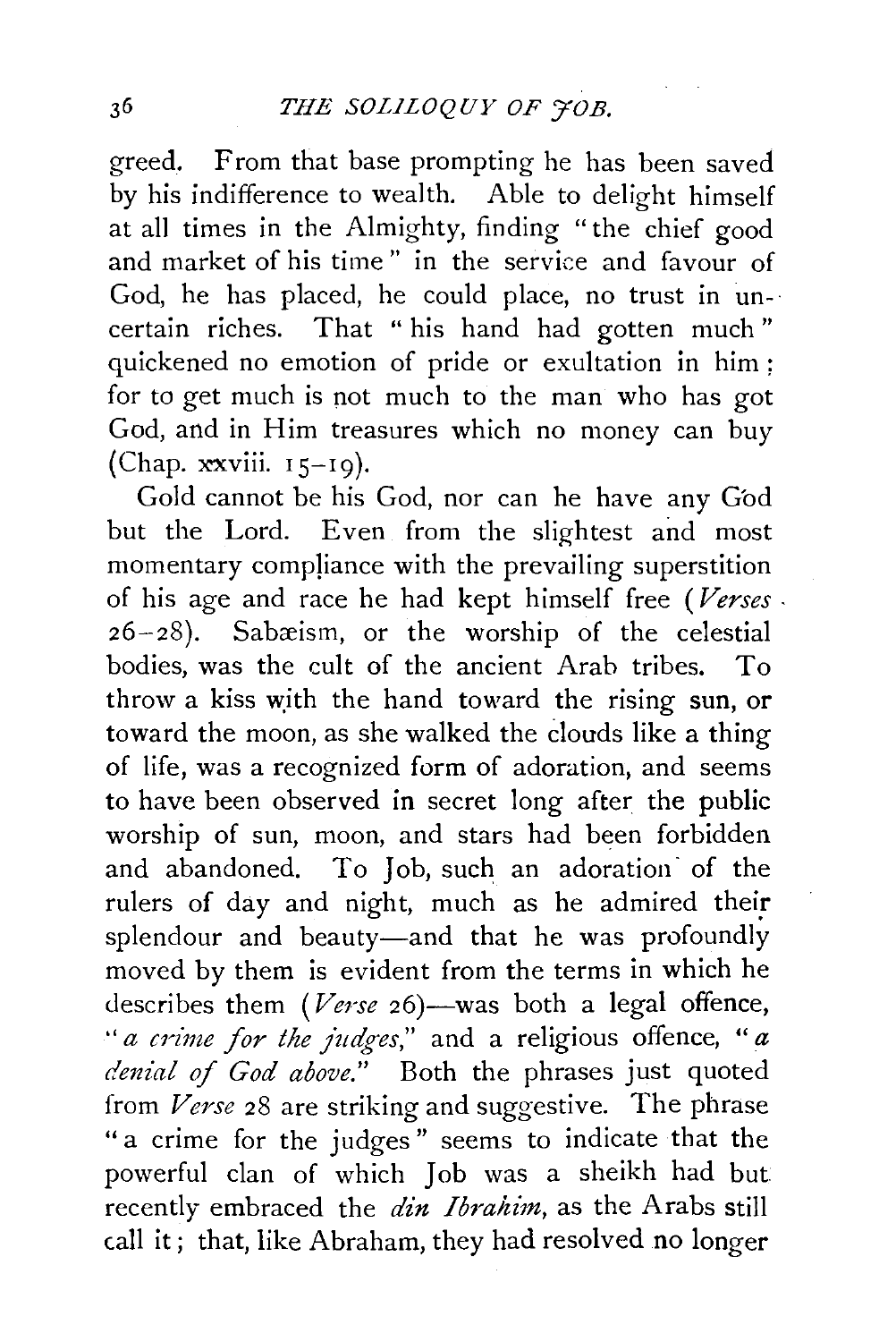to worship gods that set and change, and had made it a public offence to worship the creature instead of the Creator; but that the change was sufficiently recent to admit of many lapses into the old superstition, since the judges had still occasionally to punish it as a crime: while the phrase "I should have denied God *above*," though it may be meant simply to imply that God was "above" the sun and the moon, can hardly fail to recall the Divine Name so frequent on Arab lips-" the *Exalted* One," He who sits high above the generations of men and all the changes of time.

The rare and pure magnanimity depicted in *Verses*  29 and 30 lifts Job to a still higher pinnacle of moral greatness, a pinnacle on which the noblest of our race have found it hard to maintain their footing. "Love your enemies" is a Christian precept very indifferently observed even in Christendom itself. It was not *a heathen* who spoke of the pleasure most men take in the misfortunes of their friends. But with quiet and obvious sincerity Job affirms that he took no pleasure in the misfortunes of his *enemies*: that he neither wished them evil, nor exulted when evil found them out. Tried even by the Christian standard, the man who exults neither in his own prosperity *(Verse* 26), nor in the adversity of his enemy *(Verse* 29), must surely take high rank in the kingdom of heaven.

To *us,* perhaps, the hospitality described in *Verses*  31 and 32 may seem a far inferior grace to those which Job has already claimed. But to the men of his own day it must have been an impressive and speaking fact that, "instead of shutting himself up in an inaccessible fortress, like most Eastern nobles in unsettled districts," the fields of which lay open to the raids . of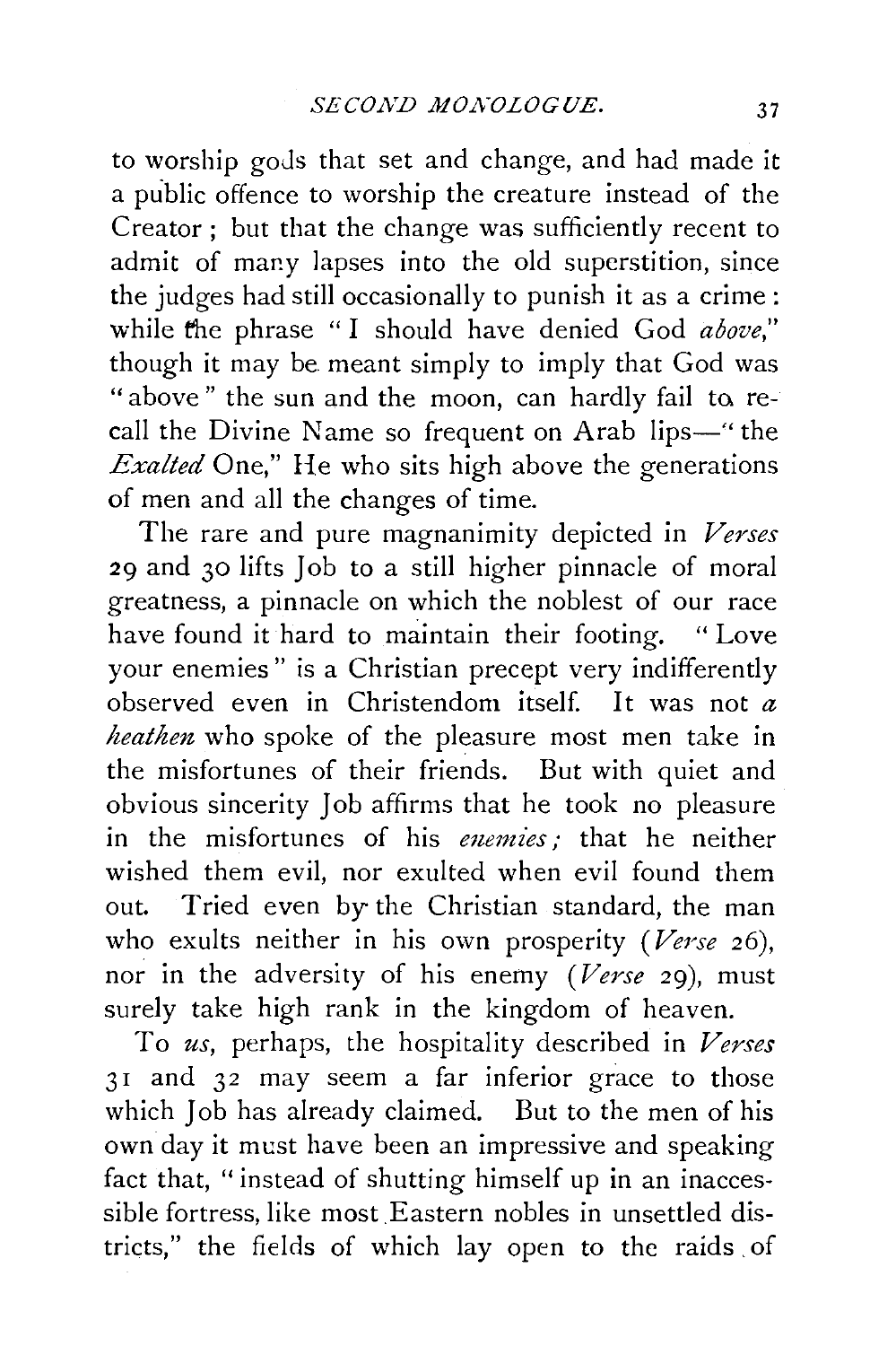roving clans, Job's "door *gave* on the street," on the road, and stood open to all comers; that his hospitality was so lavish and unbounded, as that "the men of his tent " $-i.e.,$  the members of his vast household-could proudly demand, "Who is there that he has not sumptuously entertained ?" This virtue of hospitality-a virtue that needed to be enjoined even on the bishops of the early Church-has come down to the Arabs of our own day, among whom "to open a guest-chamber" is a common synonym for setting up a house of their own.

In *Verses* 33, 34, Job claims a plain and perfect sincerity. Though " the general stream of his life," its whole manner and course, give so good a proclamation of him, may he not have been guilty of secret sins which, had they been known, would have stained all his virtues, and marked him for "a spotted and inconstant man" ? Canon Cook holds that in *Verse* 33 we have a clear and "explicit admission that he was not free from sin which, had it been concealed, would have been iniquity, but, laid bare by honest confession, lost that character, and deserved pardon." But is that so ? I doubt whether Job admits, whether he does not rather deny, that the outward beauty of his life had been blotted by sins at variance with its obvious tenour. It is quite true, as we have more than once seen, that he nowhere claims an absolute sinlessness, that his largest assertions of innocence leave room for errors without which he would have been more than man. And it *may be* that he both admits evil intents, and pleads that, when unlawful impulse awoke within him,

> His act did not o'ertake his bad intent, And must be buried but as an intent That perish'd by the way ;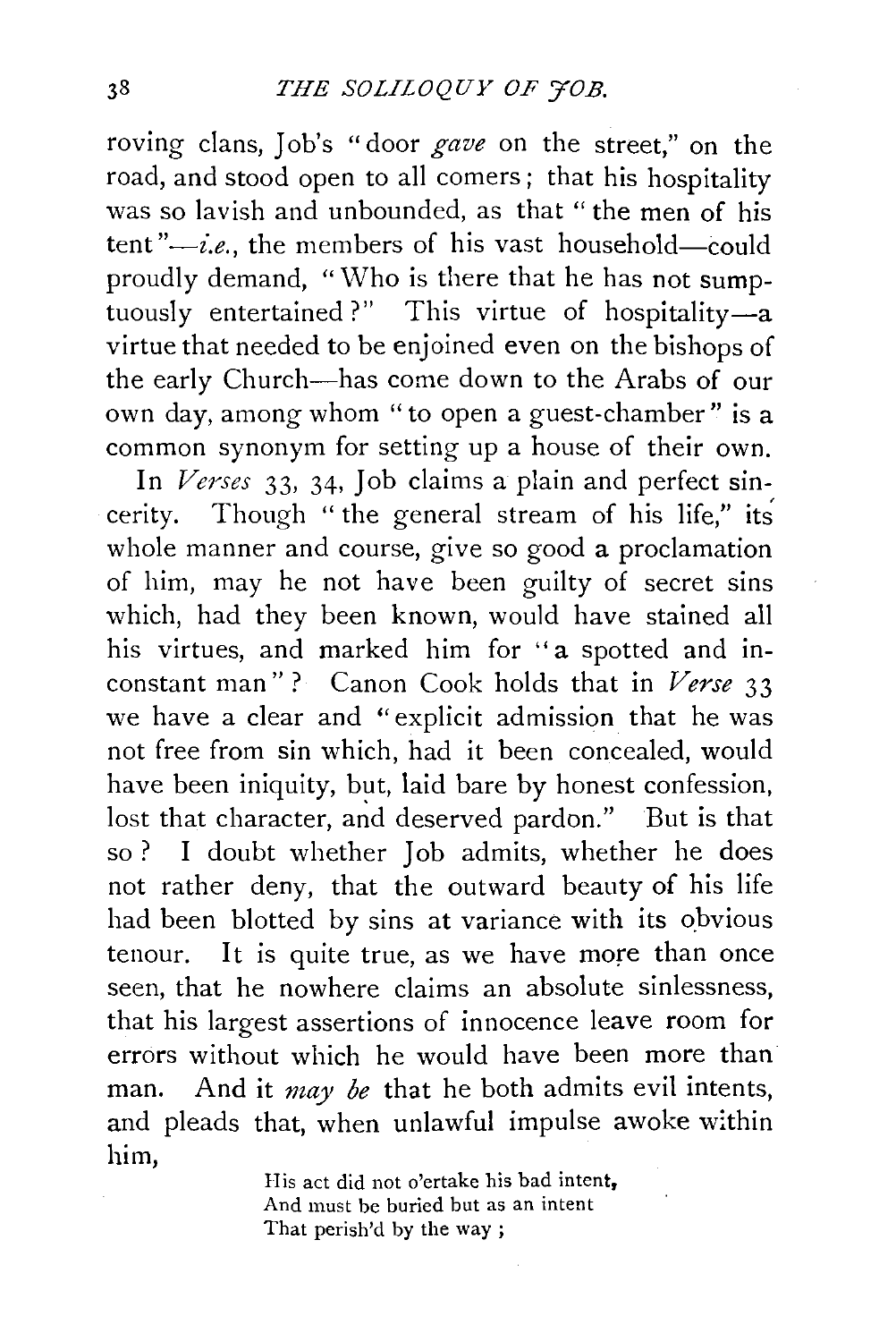or that, when his intent was overtaken by his act, he had purged himself from guilt by frankly confessing it. But throughout this Chapter he has laid such emphasis on his purity of intention and motive, as well as on that of his actions, as to render it improbable that he should close it with an acknowledgment whether of secret or of open guilt. It is better, it is more in harmony with the present mood and tone of his mind, to understand him as repudiating the charge of covert and hidden sin ; as reiterating the assurance that he '' knows nothing against himself" to account for his loss of the Divine goodwill; as pleading that

> his true eyes had never practised how To cloak offences with a cunning brow.

But if the general tenour of these Verses is disputed, so also is the rendering of the first line of *Verse* 33· Many, perhaps most, of the best Commentators read it,

### If, like Adam, I have covered my sin,-

a reading for which I must give my vote, though I have not ventured to put it into the text. In the Hebrew, *addm* stands both for man in general and for the father of us all, so that the " like *adam"* of this Verse is susceptible of either rendering. Some legend of Paradise, moreover, and of the sin that lost us Paradise, may be found in the traditions of almost every race. All the world over, Adam, hiding himself from the Voice of the Lord among the trees of the Garden, stands as the type of man who sins, and seeks to hide his sin from "the eye of offended Heaven." Very probably, therefore, Job here compares, or ·rather contrasts, himself with the sinful father of the race, and affirms that *he* has not sought to cloak or dissemble his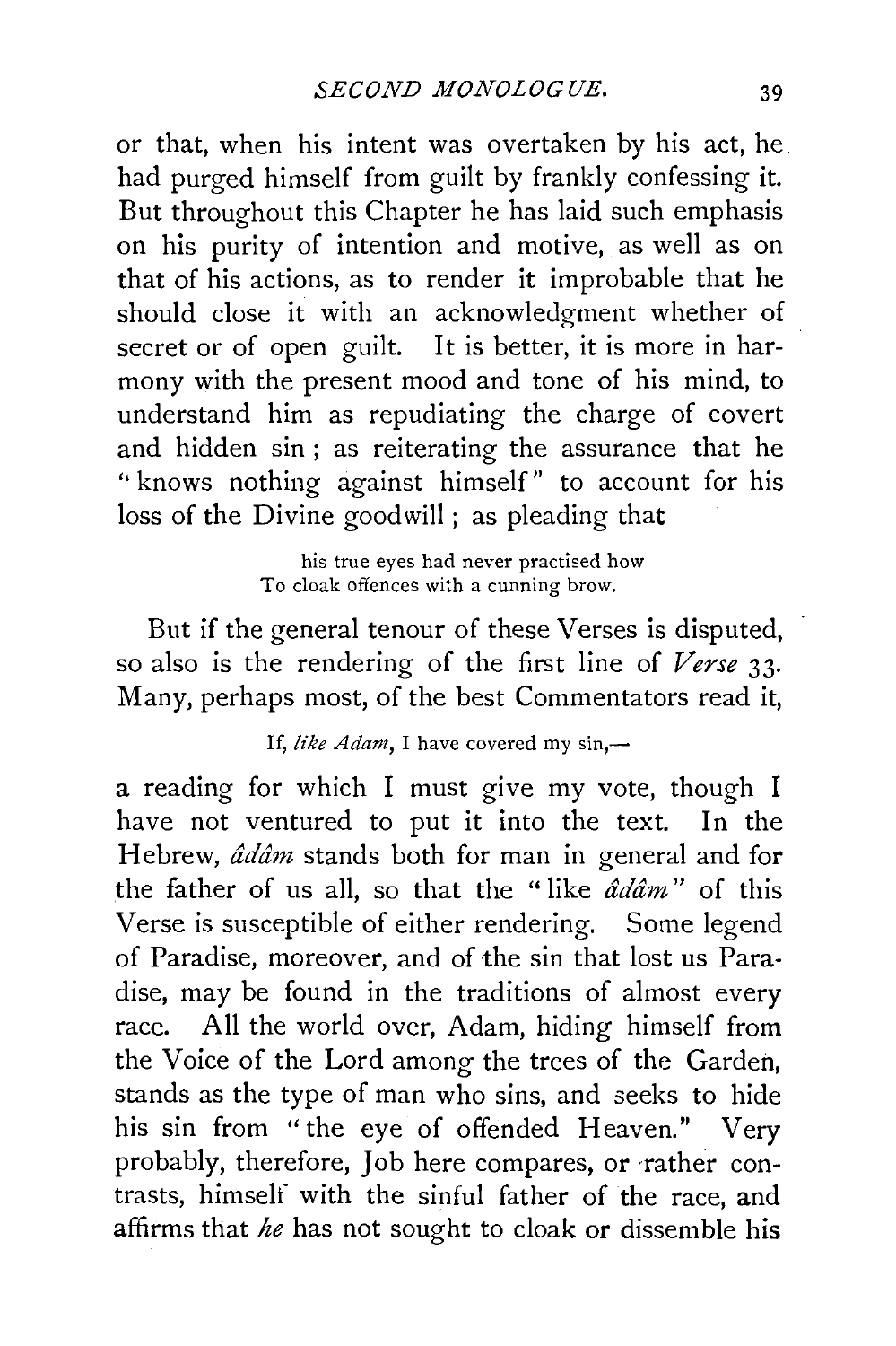sin before Almighty God, to confine the knowledge of it to his own "bosom;" nay, that he has no such fatal and inward-eating transgression to conceal. Had he had any such sin -to hide, he would have gone in constant dread of detection and exposure ; he would have been afraid to take part in the public assemblies held in the Gate or on the *mezbele* : he would have feared, first and most of all, the "families " of his own tribe, since these were the most likely to detect his iniquity. Instead of publicly challenging inquiry, and maintaining his ihtegrity, as he had done from the very moment he "opened his mouth," he would have sat silent and ashamed in the dark seclusion of his tent.

And now *(Verses* 35-37) he suddenly breaks in upon the sequent flow of picturesque phrases, in which he has been delineating the happy days that are no more, to repeat his challenge. With the keen intensity of highly-wrought passion, he once more, and for the last time, appeals to God for a fair and open trial ; and once more, and for the last time, he proclaims his integrity to Heaven.

Many translators sacrifice the effect of this abrupt exclamation by completing the sentence of the previous Verse thus : " *Then* had I kept silence, and not gone out of my door." But to leave the sentence incomplete, as though, choked by the rush of rising emotion, Job could not pause to carry it to an orderly close, comes nearer, I think, to the intention of the Poet, and is surely far more impressive. Indeed, few strokes, whether of nature or of art, could be more impressive than that, when our minds have been held in long suspense as one picturesque clause succeeds to another,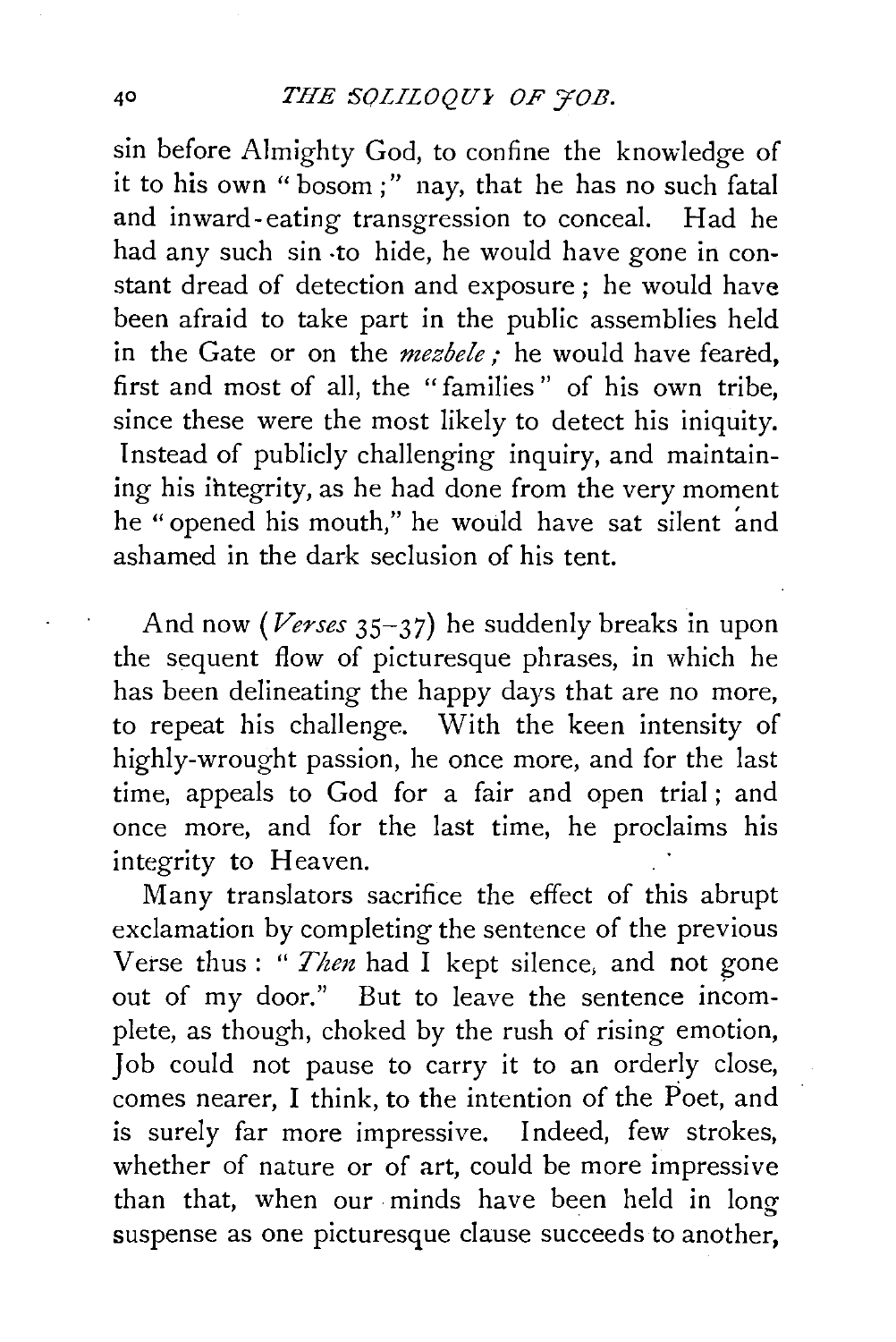till we long for the words that shall end the suspense, instead of being soothed by some felicitous close, our attention should be roused and stimulated afresh by an outburst of eager passsionate appeal.

It is the old touch, too, to which Job responds so eagerly and passionately. Again and again, during his controversy with the Friends, they had pierced him to the quick by alleging, or assuming, secret sins in him, at variance with the known and godly tenour of his life, as the cause of all his woes. Again and again we have seen him goaded to wild resentment and frenzied assaults on the justice of God and man by this very charge. And now, though their voices are mute, it is the same intolerable thought which agitates him once more. It is while he is asserting his clear sincerity, while he is repudiating the mere thought of some occult guilt, some bosom sin, that he breaks into his last appeal to the omniscient and almighty Judge.

The appeal, as was natural, takes a legal form, and by its very form suggests an age of advanced, yet imperfect civilization, such, for example, as existing monuments prove to have obtained in Egypt before the earliest date to which Job has been assigned. An age possessed of courts of justice, in which a written accusation and a written defence were demanded, must have been far removed from the barbarity, the rude and informal administration of the primitive races; while yet an age in which grave legal documents were authenticated by a sign, or mark, instead of a written name, must obviously have been lacking in general culture and education ; and. the phrase I have translated, "Here is my *signature,"* means, literally, " Here is my *sign* :"-*da ist mein Kreutz*, Ewald translates it.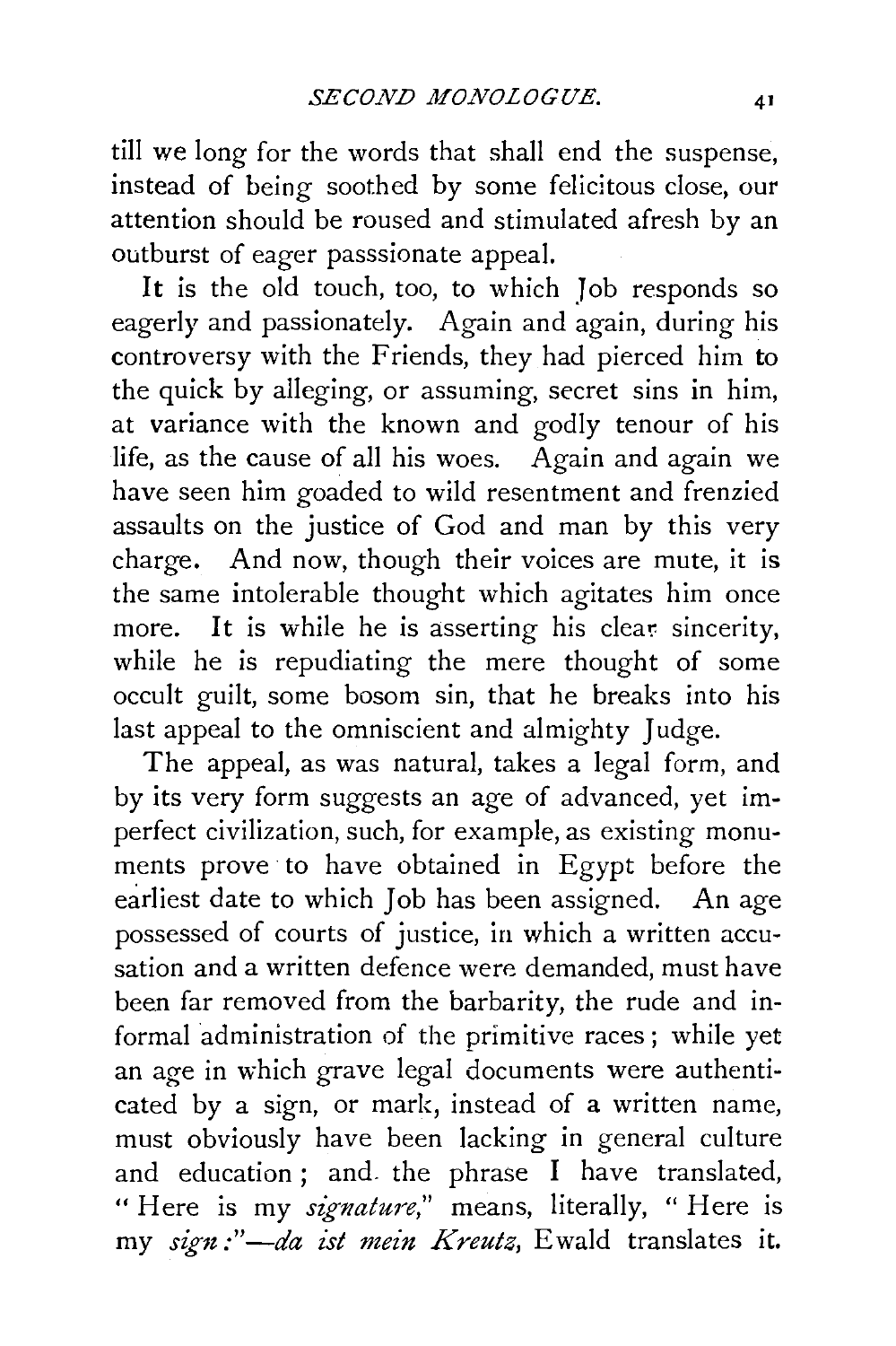Many an Arab chieftain could do no more at this day, however, than affix his mark; a hundred years ago it may be doubted whether more than one Englishman in ten, or more than one English squire in ten, could have done more ; while three or four centuries ago most even of our great barons could but have drawn their "cross" or affixed their seal: and yet even then there had long been much and high culture among us, and an elaborate system of jurisprudence.

But who is the " Adversary" whom Job cites before the Divine Judge ? The hypothesis that the Friends collectively are to be taken as the Adversary, and that their speeches reduced to writing contain the counts of his "indictment," while the Soliloquy of Job, which he is about to authenticate with his signature or mark, is the defence on which he relies, is not only too tame to be admitted for a moment, it is contrary to the whole tone and spirit of the Poem, and even to the plain meaning of this exclamation itself; since Job is here ejaculating a wish, and a wish he scarcely expects to be gratified, that his Adversary *would* prepare a formal indictment against him. What he feels most keenly is -for the extravagant misrepresentations of the Friends have long since been refuted—that he has no definite and plausible charge to meet, that he cannot discover *what* it is for which he is being smitten with stroke on stroke.

Nor can we for a moment entertain the hypothesis that at this point Job becomes dimly aware of the dark figure which stands behind the Friends, prompting their hard thoughts of him, as it had before stood beside the throne of God, moving *Him* against Job without cause ; for this hypothesis is still more con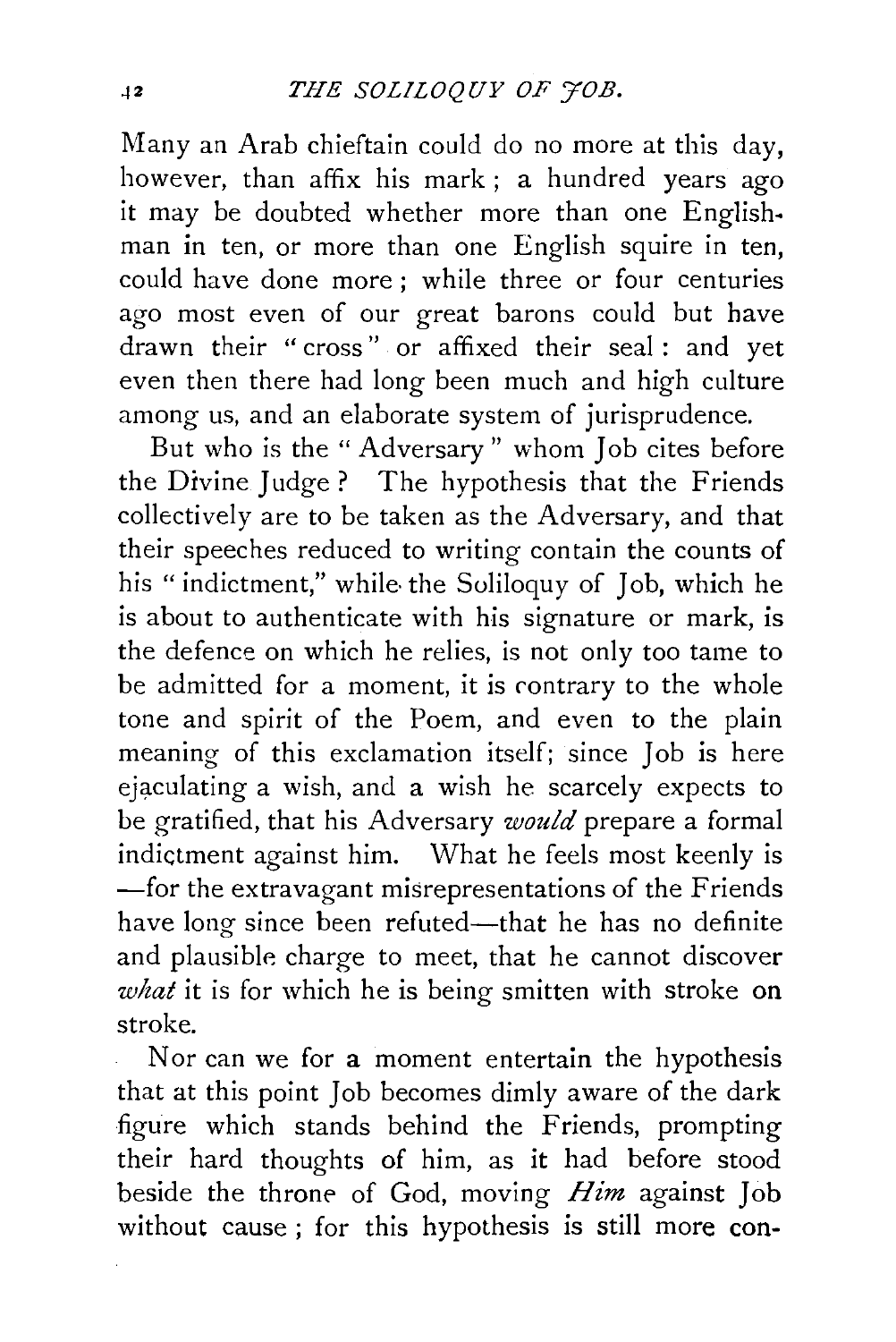trary to the whole spirit of the Poem, in which Job is throughout in utter ignorance of the Accuser who secretly instigates God and man against him.

It is difficult to see how any thoughtful student of the Book should feel in need of hypotheses so forced and unnatural as these. If there is one fact that stands out more clearly in the Poem than another, it is that, to Job's apprehension at least, God Himself, so long his friend, and in some mysterious way still his friend, has turned to be his enemy. It is *God* of whom he is in quest, whose voice he craves to hear, whose indictment he yearns to see, against whom, yet also from whom, he demands justice. His very Judge is also his Adversary ; and yet he has no fear, for his Judge is also his Witness (Comp. Chap. xvi.  $18-21$ ), and his Adversary his Friend. We have studied the Poem to little purpose if we have not learned from it that these seeming contradictions in the relation of God toward him were all felt by Job, felt to be true, however contradictory ; nay, that they *were* true, difficult as it may be to reduce them to a logical and coherent statement. And, therefore, we need not go in quest of the Adversary. Not only does Job twice expressly call God his. Foe (Chaps. ix. 15; xvi. 9), but throughout his long weary trial he is seeking for a God he cannot find, who of set purpose evades his search (Comp. Chap. xxiii.  $3-9$ ).

God, then, is the Adversary whom Job still yearns to meet ; the cause of whose anger he must ascertain before he can hope for peace ; whose very indictment of him, if only he could obtain it, he would parade as an ornament and distinction ; to be " near " whom is his one supreme desire, even though He should still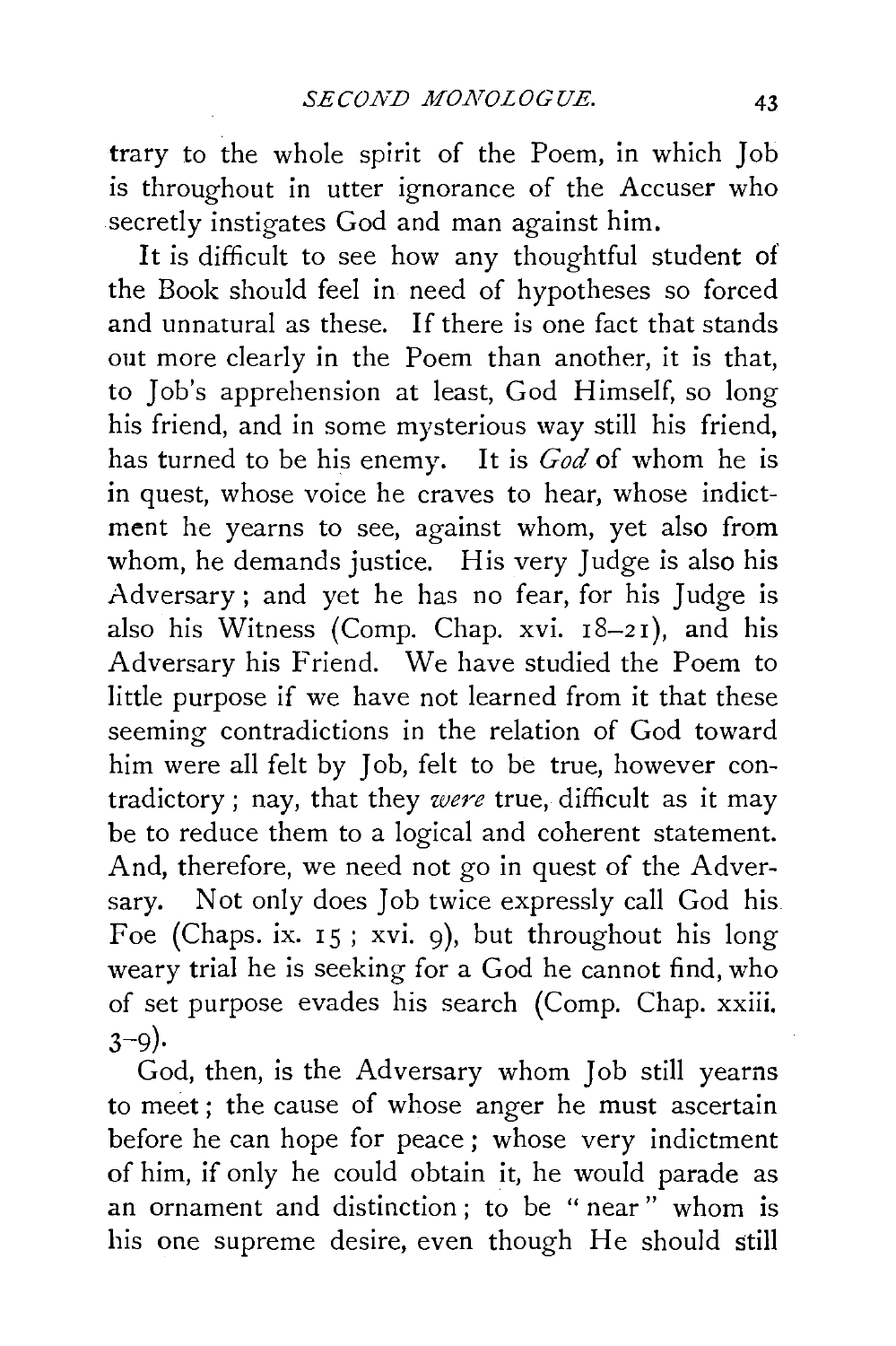be his Enemy as well as his Judge. He has nothing to hide from Him; he longs to lay bare his soul to Him, to tell Him the very number of his steps. On whatever terms it may be granted, all he craves for is fellowship, intercourse, with the God he has loved, and loves, so well.

The closing Verses of the Chapter *(Verses* 38-40) have much exercised the critics. Even the most sober of them are sure that these Verses have fallen out of their 'true place, though they can produce no MSS. evidence in favour of their conclusion, and propose to insert them after Verse 8, or Verse 12, or Verse 23. And it must be admitted that there is much to suggest this conclusion, and I, for one, was quite prepared to accept it. Viewed merely as a work of art, it might have been better had the Chapter closed with the impassioned and sublime apostrophe of Verses 35-37. And yet, would it have been better ? Is there not, after all, something artificial rather than artistic in the rhetoric of climaxes ? Many a fine orator, carried out of and above himself by a passing wave of excitement or enthusiasm, hesitates-and I think wisely hesitates -- to close with words so much above his usual level, and lets both himself and his audience gently down to earth again with a few final sentences pitched in a lower key. And not a few of the difficulties which the critics have discovered in the structure of this Poem spring from the fact that they judge it by inappropriate and even inadequate canons of art. Even a modern and Western poet might have scrupled to bring "the pleas of Job" to an end with a highpitched exclamation or apostrophe. And even if *he*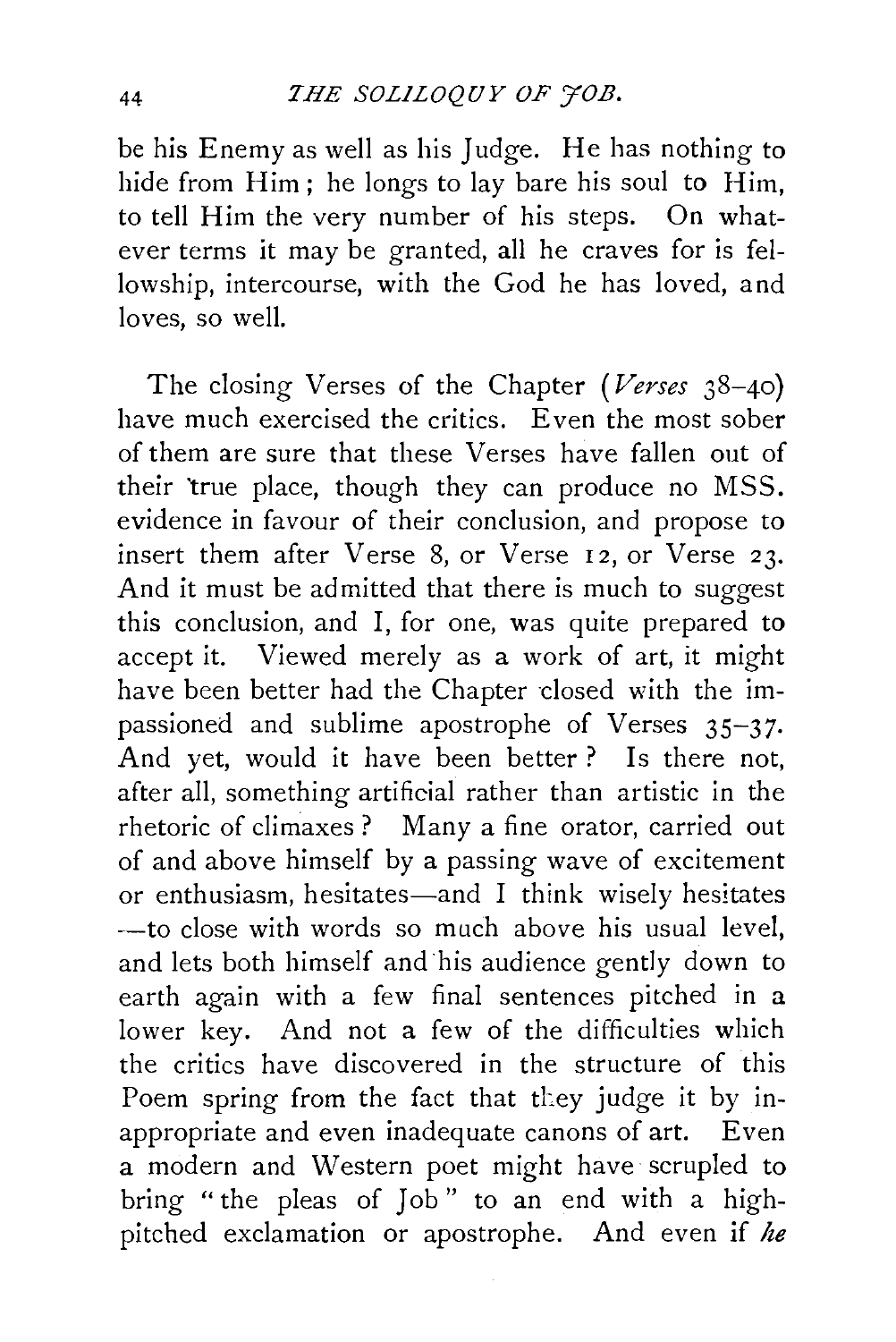had preferred to close with a passionate climax, does it follow that an Eastern poet of an antique age should be tried by his conception of an artistic close? Surely it would be but wise and modest of us, before we undertake to recast the Chapter, to study the style and manner of the Poet we are seeking to interpret; to ask whether or not the passage as it stands is not in accord with his canons and his practice of art; and even to shew a little deference for a man so much more highly gifted than ourselves. And when once we raise the question, I am persuaded we shall leave the Chapter alone. Climaxes are *not* in his manner. As a rule, when he is swept up into his highest moods, he does not break off while he still hangs high in the heaven of thought and emotion, but, like the lark, sings on till he nears the ground. In this respect Chapter xix. affords a curiously close and instructive parallel to Chapter xxxi. There, as here, Job rises into his most impassioned mood, touching his highest point as he cuts his immortal Inscription on the Rock (Verses 23-27); yet even in the last Verse of the Inscription itself he lapses into a calmer tone, while in the two Verses that follow he comes down to the plain and takes up his controversy with the Friends in a still lower and more colloquial key. It may very well be, therefore, that it was the intention of the Poet not to close Chapter xxxi. with Job's sublime appeal to his Judge, but to shade it off and tone it down by letting him resume that description of his past felicity out of which he had suddenly soared up in his cry for justice.

These closing Verses are, as on this hypothesis we might expect they would be, singularly melodious and tranquil in their tone, as if, now that the pent-in passion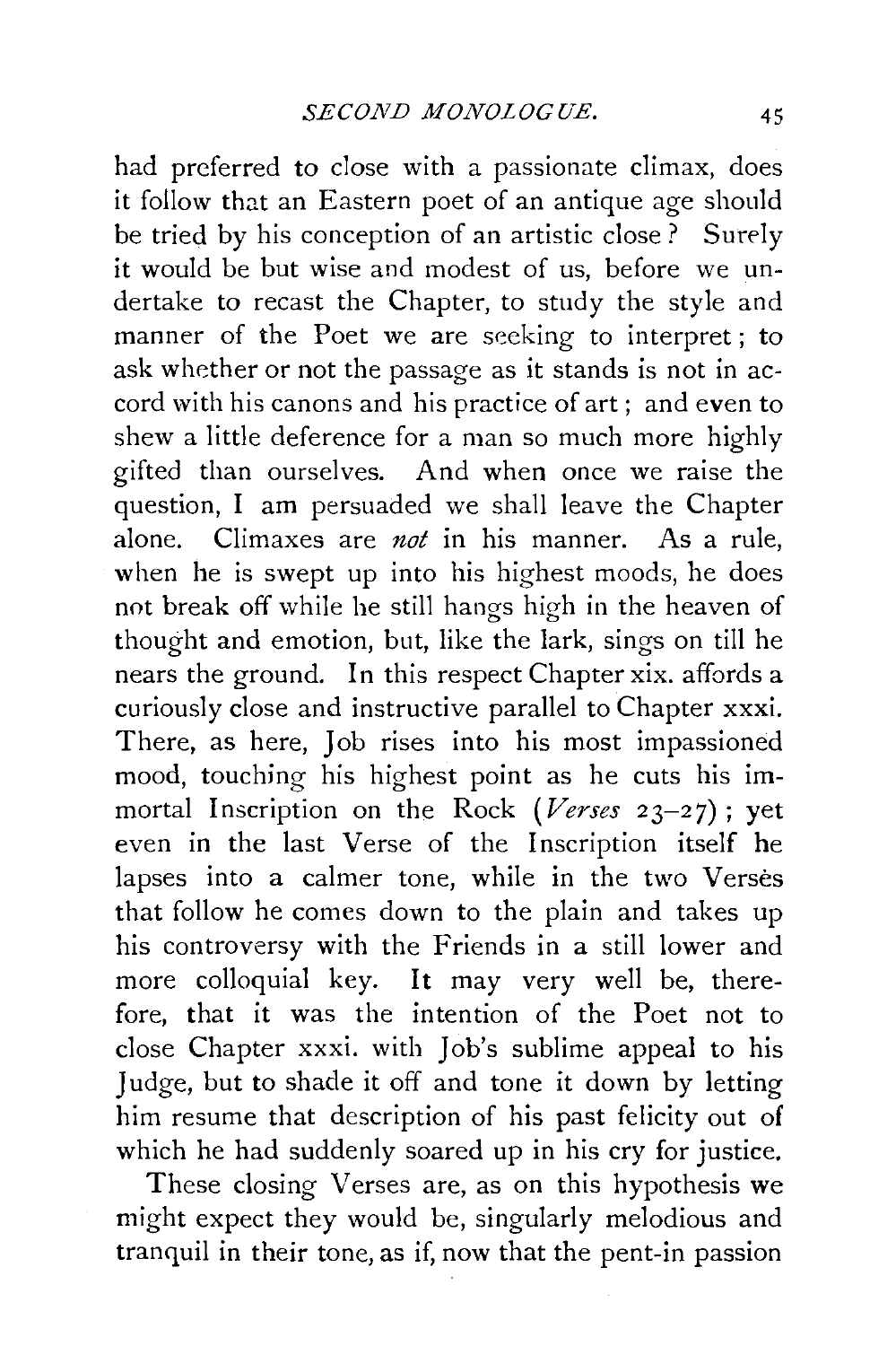had found vent, Job could look with a calmer and more pensive eye on the happy days that were gone. In a fine pathetic figure he denies that his land had any reason to disown him, *to* cry out against him as against one who had possessed himself of it by violence or fraud, or to weep as though it mourned for its rightful but dispossessed lord.<sup>1</sup> If he had eaten the fruit of fields which he had not duly purchased, or to obtain which he had caused the rightful owner to breathe out his life, he prays that instead of wheat the thistle may spring  $up$  in them,

> and all the idle weds That grow in our sustaining corn.

At this point Job ceases to plead with God, as at the close of Chapter xxvi. he had ceased to argue with the Friends. We shall not hear his voice again till *he*  hears the Voice he had so long yearned to hear. And before we part with him it is obvious to remark that, in this long agony and strife with the Power of Darkness, the victory is clearly with Job. Satan had engaged that, if only he were allowed to "touch all that he had," even to " his bone and his flesh," Job would renounce God and die. He *had* touched, and blighted, both him and all he had. And yet, so far from renouncing God, Job draws near to Him, cleaves to Him with an inalienable affection and trust, and can conceive of no honour or delight comparable with being admitted to his presence, even though it be to receive his sentence from the lips of his Judge. It is the very triumph of disinterested piety and de-

<sup>z</sup> Ewald has a good rendering of Verse 38-

" Wenn über mich mein Acker schreit. Und sammtlich seine Furchen weinen."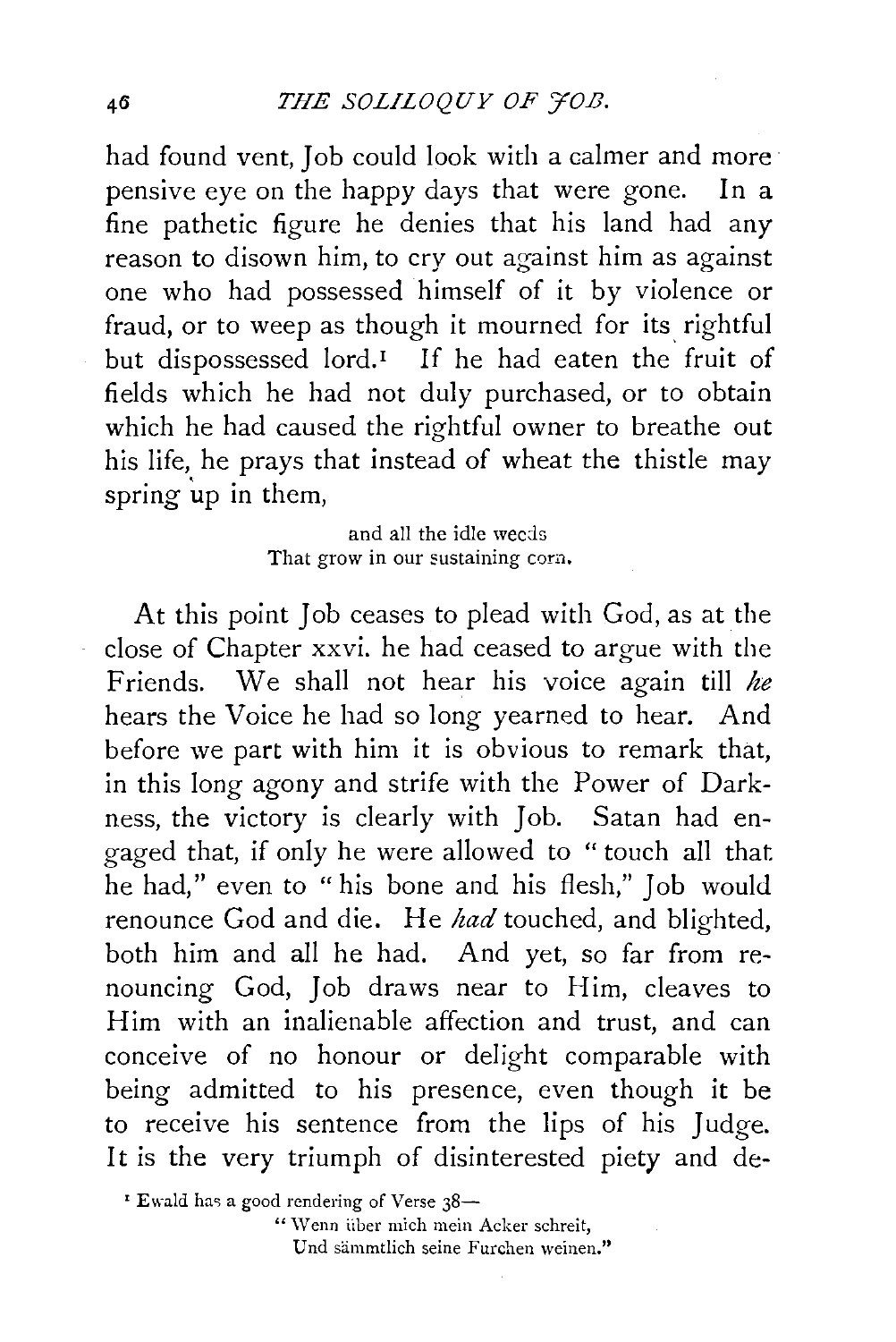voted love. Painful and mysteriously unjust as is the doom that hangs over him, vast and heartshaking as is the change in all his outward conditions, his heart knows no change; his fidelity never wavers, or wavers only as the magnetic needle which, though it tremble, points steadfastly to the Pole.

But if the description Job gives uf himself in this Second Monologue be true—and by their silence they seem to consent to it; if this was what Job was really like, what are we to think of the Friends who have so "misquoted" him to us? how are we to forgive them for the cruel libels they have "stained him with" ? If we would do them justice, we must remember how strangely the judgment of good men may be warped by theological prepossessions. Holding, as they sincerely held, that accidents were judgments, that suffering was an infallible proof of sin, their theory compelled them to assume that so great a sufferer as Job must be a great sinner, however successfully he had hid his wickedness in his own bosom. My friend Mr. Spurgeon, than whom it would be hard to find a man more sincere and devout, affirms  $I$  that he constantly meets in THE ExPOSITOR with " a secret unbelief" which he dreads "more than open infidelity." And why does he bring this singular and incredible charge against so many of the best men in every section of the holy catholic Church ? Simply because most of the gentlemen who write in this Magazine dissent from the narrow and unscriptural dogma of Inspiration which

<sup>1</sup>I only saw the *Sword and Trowel* for February, in which this criticism, or aspersion rather, occurs, towards the end of March, when this Lecture was being written. The illustration may as well stand, though by this time it is somewhat out of date ; and though, alas, it would be by no means difficult to find more recent illustrations of the same narrow spirit.